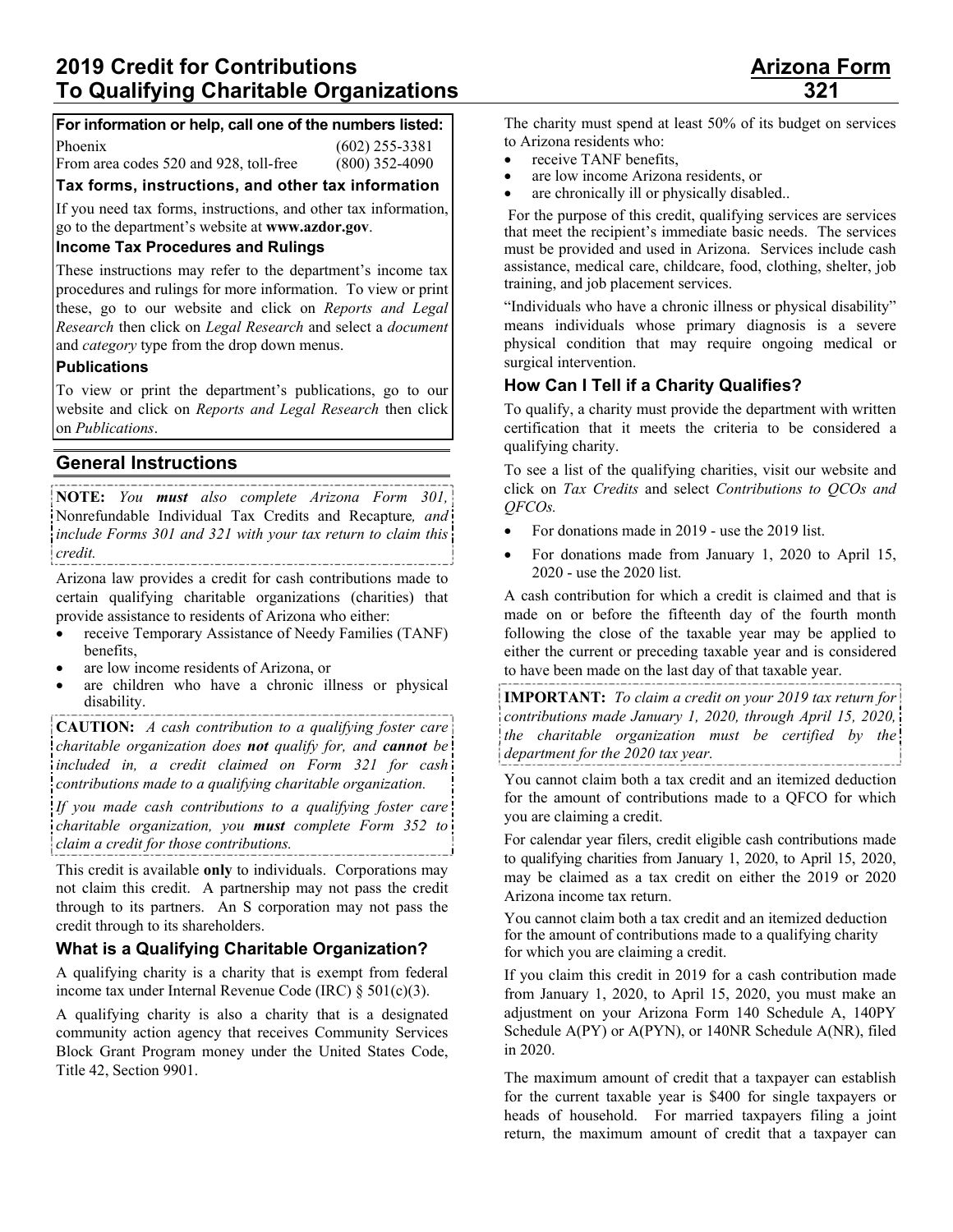establish for the current taxable year is \$800. In most cases, for married taxpayers who file separate returns, each spouse may claim only **one-half** (½) of the total credit that would have been allowed on a joint return up to \$400.

**NOTE:** *The maximum amount of credit established for the current taxable year does not include any unused valid carryover amount(s) from prior taxable years. Because this is a nonrefundable credit, the total amount of available credit [current year plus any valid carryover amount(s)] that a taxpayer may use for the taxable year cannot be greater than the tax liability shown.* 

If the allowable tax credit is more than your tax or if you have no tax, you may carry the unused credit forward for up to the next five consecutive taxable years' income tax liability.

You may qualify for this credit if you make cash contributions to a qualified charity through an Umbrella Charitable Organization (UCO). An UCO is a charitable organization that collects cash contributions on behalf of member charities and directs those contributions as designated by the taxpayer to a qualifying charity that is certified by the department.

In this case, 100% of the contribution to a specific qualifying charity or to a specific fund of the UCO must be distributed to a qualifying charity that is certified by the department.

The UCO should provide you with a receipt that lists the qualifying charity or fund and certifies that 100% of the contribution will be distributed to the named charity. If a fund is designated then the receipt should certify that 100% of the fund is distributed to a qualifying charity that is certified by the department.

**NOTE:** *You may be able to make contributions to these charities through your payroll withholding. Contact your employer and ask if they can withhold contributions for this credit from your pay.* 

For more information, see the department's publication, Pub 710, *Credit for Contributions to Qualifying Charitable Organizations.*

# **What is a Qualifying Charitable Organization Code?**

For Arizona tax credit purposes, the department assigns a code (a 5 digit identification number) to each qualifying charitable organization and the UCO fund (for example: 23456). If your donation receipt did not include the charity's code, the department's list of qualifying charities includes the code assigned to each charity and the UCO fund code.

Be sure to enter the code number, in column (a), for each qualifying charity for which you and your spouse made cash contributions.

# **Line-by-Line Instructions**

Enter your name and Social Security Number (SSN) as shown on Arizona Forms 140, 140PY, 140NR, or 140X.

All returns, statements, and other documents filed with the department require a taxpayer identification number (TIN). The TIN for an individual is the taxpayer's SSN or an Internal Revenue Service (IRS) individual taxpayer identification number (ITIN). Taxpayers that fail to include their identification number may be subject to a penalty.

# **Part 1 - Current Year's Credit**

# **A. Cash contributions made January 1, 2019, through December 31, 2019**

### **Lines 1, 2 and 3 -**

------------------------------**NOTE:** *If you are married and filing separate returns, be sure to include all cash contributions made by you and your spouse.* 

Enter the following for each qualifying charity you or your spouse made cash contributions from January 1, 2019, through December 31, 2019, for which you or your spouse are claiming a credit on the 2019 tax return:

- Column (a): the five digit code number of the qualifying charity or the UCO fund code (for example: 23456);
- Column (b): the name of the qualifying charity or the UCO fund name; and
- Column (c): the amount of cash contributions made from January 1, 2019, through December 31, 2019.

*Do not include those cash contributions* that you or your spouse *made from January 1, 2019, through April 15, 2019, for which you or your spouse claimed a credit on the 2018 tax return.*

**NOTE:** *For contributions made to an Umbrella Charitable Organization, the Qualifying Charitable Organization Code and name of the qualifying charity are reported on the tax form. If a fund is designated, the Umbrella Charitable Organization Fund Code and the name of the fund are reported on the tax form.* 

If you made cash contributions to more than three qualifying charities, complete the Continuation Sheet on page 3 of the form and include it with the credit form.

### **Line 4 -**

Enter the amount from line 4h of the Continuation Sheet; otherwise enter "0".

### **Line 5 -**

Add lines 1 through 4, column (c) and enter the total.

### **B. Cash contributions made January 1, 2020, through April 15, 2020, for which you or your spouse are claiming a credit on the 2019 tax return Lines 6, 7, and 8 -**

**NOTE:** *If you are married and filing separate returns, include all cash contributions made by you and your spouse.* 

Enter the following for each qualifying charity you or your spouse made cash contributions from January 1, 2020, through April 15, 2020, for which you or your spouse are claiming a credit on your 2019 tax return: